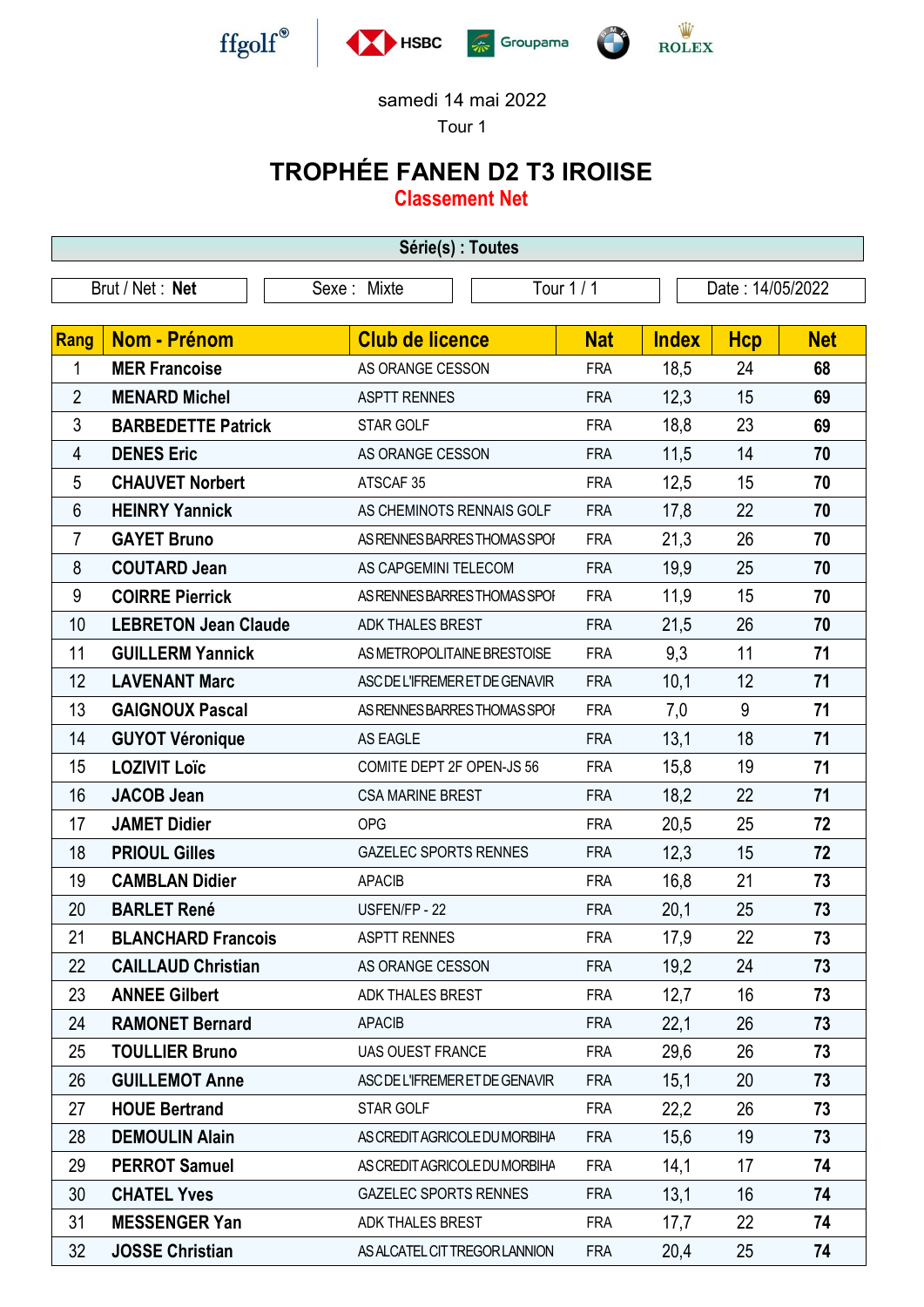| Rang | Nom - Prénom                  | <b>Club de licence</b>         | <b>Nat</b> | <b>Index</b> | <b>Hcp</b> | <b>Net</b> |
|------|-------------------------------|--------------------------------|------------|--------------|------------|------------|
| 33   | <b>GHESQUIER Christel</b>     | AS ACS DU CHRU                 | <b>FRA</b> | 12,1         | 17         | 74         |
| 34   | <b>TREGUIER Jean-Michel</b>   | USFEN/FP - 22                  | <b>FRA</b> | 13,7         | 17         | 74         |
| 35   | <b>DRUBAY Chantal</b>         | AS EAGLE                       | <b>FRA</b> | 15,8         | 21         | 75         |
| 36   | <b>FAUVEL Simon</b>           | ADK THALES BREST               | <b>FRA</b> | 15,9         | 20         | 75         |
| 37   | <b>TAUPIN Isabelle</b>        | ATSCAF 35                      | <b>FRA</b> | 7,0          | 11         | 75         |
| 38   | <b>JOSSET William</b>         | PSA PEUGEOT CITROEN RENNES     | <b>FRA</b> | 17,4         | 21         | 75         |
| 39   | <b>LE GUENNEC Bruno</b>       | <b>APACIB</b>                  | <b>FRA</b> | 13,1         | 16         | 75         |
| 40   | <b>MARTIN François</b>        | <b>ASPTT RENNES</b>            | <b>FRA</b> | 6,8          | 8          | 75         |
| 41   | <b>BRULE Eric</b>             | <b>UAS OUEST FRANCE</b>        | <b>FRA</b> | 14,8         | 18         | 75         |
| 42   | <b>COLIN Bruno</b>            | AS METROPOLITAINE BRESTOISE    | <b>FRA</b> | 12,7         | 16         | 75         |
| 43   | <b>COLINEAUX Yves</b>         | AS CREDIT AGRICOLE DU MORBIHA  | <b>FRA</b> | 15,2         | 19         | 75         |
| 44   | <b>POLARD Jean Paul</b>       | AS METROPOLITAINE BRESTOISE    | <b>FRA</b> | 14,3         | 18         | 76         |
| 45   | <b>SANSON Marie-Claire</b>    | USFEN/FP - 22                  | <b>FRA</b> | 19,7         | 26         | 76         |
| 46   | <b>AUTER Christophe</b>       | AS CAPGEMINI TELECOM           | <b>FRA</b> | 16,7         | 21         | 77         |
| 47   | <b>SAUCET Jean Christian</b>  | AS CHEMINOTS RENNAIS GOLF      | <b>FRA</b> | 15,7         | 19         | 77         |
| 48   | <b>GUILLEMOT Raymond</b>      | ASC DE L'IFREMER ET DE GENAVIR | <b>FRA</b> | 19,7         | 24         | 77         |
| 49   | <b>KERMORGANT Léon</b>        | PSA PEUGEOT CITROEN RENNES     | <b>FRA</b> | 18,9         | 23         | 78         |
| 50   | <b>GUYOT Frédéric</b>         | AS EAGLE                       | <b>FRA</b> | 11,2         | 14         | 78         |
| 51   | <b>BERNARD Claude</b>         | <b>APACIB</b>                  | <b>FRA</b> | 15,2         | 19         | 79         |
| 52   | <b>HELLOCO Vincent</b>        | AS ACS DU CHRU                 | <b>FRA</b> | 8,4          | 10         | 79         |
| 53   | <b>BOENNEC Jean</b>           | <b>CSA MARINE BREST</b>        | <b>FRA</b> | 12,8         | 16         | 79         |
| 54   | <b>KERESPERT Loic</b>         | <b>GAZELEC SPORTS RENNES</b>   | <b>FRA</b> | 9,1          | 11         | 79         |
| 55   | <b>RAITIERE Christian</b>     | COMITE DEPT 2F OPEN-JS 56      | <b>FRA</b> | 14,9         | 18         | 79         |
| 56   | <b>GOESIN Isabelle</b>        | AS ACS DU CHRU                 | <b>FRA</b> | 20,3         | 26         | 80         |
| 57   | <b>SALOU Michel</b>           | <b>CSA MARINE BREST</b>        | <b>FRA</b> | 17,4         | 21         | 80         |
| 58   | <b>CHESTALAIN Claude</b>      | PSA PEUGEOT CITROEN RENNES     | <b>FRA</b> | 17,2         | 21         | 80         |
| 59   | <b>HERVE Guy</b>              | STAR GOLF                      | <b>FRA</b> | 23,2         | 26         | 80         |
| 60   | <b>BARANOWSKI Eric</b>        | <b>OPG</b>                     | <b>FRA</b> | 18,3         | 23         | 80         |
| 61   | <b>MAC GARRY Yann</b>         | AS ALCATEL CIT TREGOR LANNION  | <b>FRA</b> | 10,6         | 13         | 81         |
| 62   | <b>CHASLE Dominique</b>       | AS RENNES BARRES THOMAS SPOI   | <b>FRA</b> | 19,8         | 24         | 81         |
| 63   | <b>DAVID Patrick</b>          | AS CHEMINOTS RENNAIS GOLF      | <b>FRA</b> | 22,3         | 26         | 81         |
| 64   | <b>LEMASSON Jules</b>         | <b>OPG</b>                     | <b>FRA</b> | 12,3         | 15         | 81         |
| 65   | <b>POLARD Yvette</b>          | AS METROPOLITAINE BRESTOISE    | <b>FRA</b> | 21,2         | 27         | 82         |
| 66   | <b>JEZEGOU Gabriel</b>        | <b>CSA MARINE BREST</b>        | <b>FRA</b> | 10,7         | 13         | 83         |
| 67   | <b>CALLOCH Philippe</b>       |                                | <b>FRA</b> | 19,0         | 23         | 83         |
| 68   | <b>DANIEL Jean-Marc</b>       | ASC DE L'IFREMER ET DE GENAVIR | <b>FRA</b> | 13,2         | 16         | 83         |
| 69   | <b>GAUTIER Jean-Marc</b>      | ATSCAF 35                      | <b>FRA</b> | 13,3         | 16         | 83         |
| 70   | <b>LE GOFF Guy</b>            | AS CREDIT AGRICOLE DU MORBIHA  | <b>FRA</b> | 11,9         | 15         | 84         |
| 71   | <b>JAHAN Bruno</b>            | <b>ASPTT RENNES</b>            | <b>FRA</b> | 5,0          | 6          | 84         |
| 72   | <b>PILARD Michel</b>          | <b>OPG</b>                     | <b>FRA</b> | 23,2         | 26         | 84         |
| 73   | <b>LE GARDIEN Jean-Pierre</b> | AS ALCATEL CIT TREGOR LANNION  | <b>FRA</b> | 20,5         | 25         | 84         |
| 74   | <b>DUVERT Franck</b>          | AS EAGLE                       | <b>FRA</b> | 9,1          | 11         | 86         |
| 75   | <b>POTEL Bertrand</b>         | AS CAPGEMINI TELECOM           | <b>FRA</b> | 10,0         | 12         | 86         |